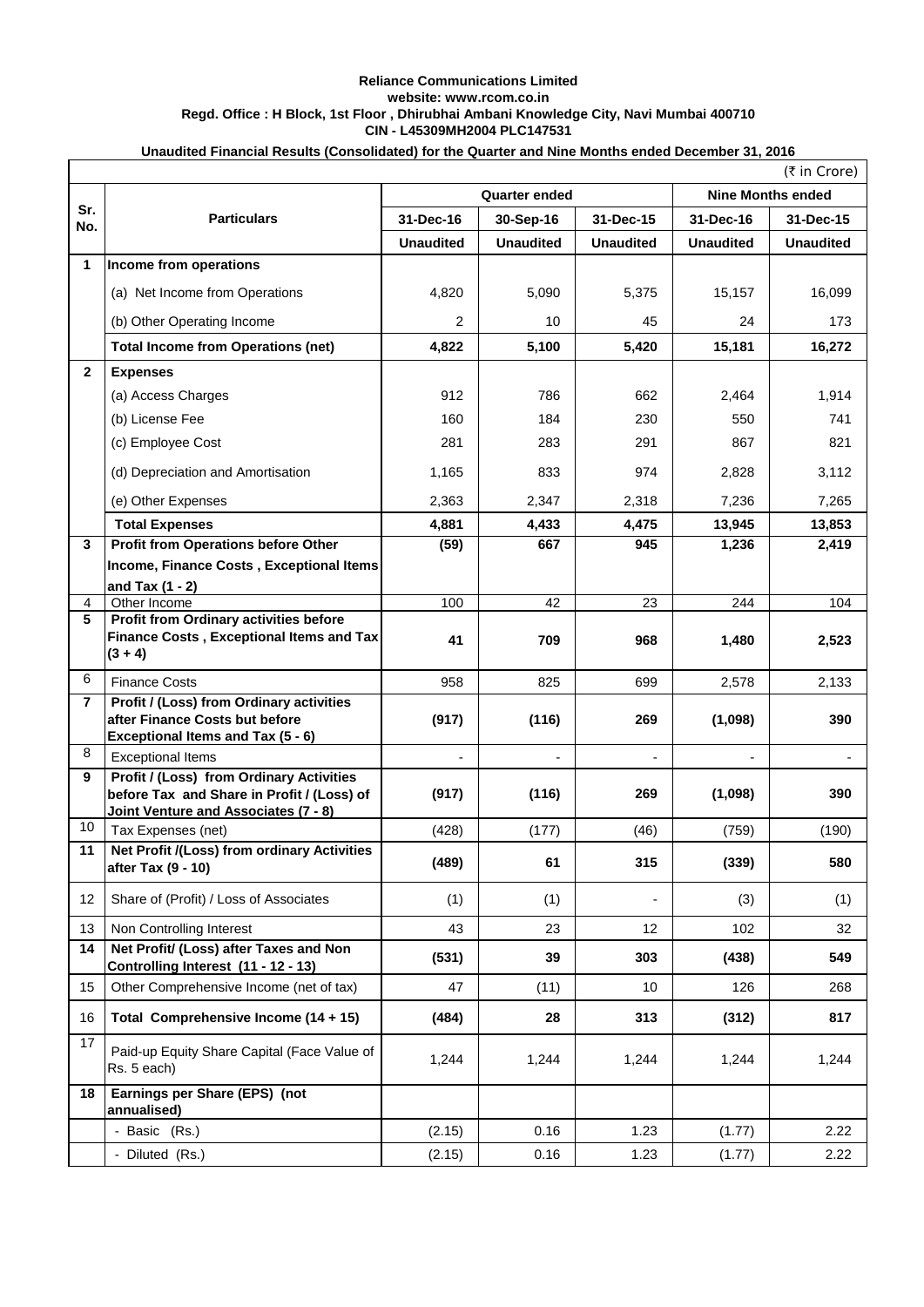| Segment wise Revenue, Results, Segment Assets and Segment Liabilities<br>(₹ in Crore) |                                                                     |                        |                  |                  |                          |                  |
|---------------------------------------------------------------------------------------|---------------------------------------------------------------------|------------------------|------------------|------------------|--------------------------|------------------|
| Sr.                                                                                   | <b>Particulars</b>                                                  | <b>Quarter ended</b>   |                  |                  | <b>Nine Months ended</b> |                  |
| No.                                                                                   |                                                                     | 31-Dec-16<br>30-Sep-16 |                  | 31-Dec-15        | 31-Dec-16                | 31-Dec-15        |
|                                                                                       |                                                                     | <b>Unaudited</b>       | <b>Unaudited</b> | <b>Unaudited</b> | <b>Unaudited</b>         | <b>Unaudited</b> |
| 1                                                                                     | <b>Segment Revenue</b>                                              |                        |                  |                  |                          |                  |
|                                                                                       | (a) India Operation                                                 | 4,267                  | 4,488            | 4,668            | 13,448                   | 14,191           |
|                                                                                       | (b) Global Operation                                                | 1,132                  | 1,089            | 1,234            | 3.406                    | 3,419            |
|                                                                                       | <b>Total</b>                                                        | 5,399                  | 5,577            | 5,902            | 16,854                   | 17,610           |
|                                                                                       | Less: Inter segment revenue                                         | (477)                  | (435)            | (459)            | (1, 429)                 | (1, 234)         |
|                                                                                       | <b>Income from Operations</b>                                       | 4,922                  | 5,142            | 5,443            | 15,425                   | 16,376           |
| $\overline{2}$                                                                        | <b>Segment Results</b>                                              |                        |                  |                  |                          |                  |
|                                                                                       | Profit / (Loss) before Tax and Finance Cost<br>from each segment    |                        |                  |                  |                          |                  |
|                                                                                       | (a) India Operation                                                 | 5                      | 611              | 804              | 1,287                    | 2,420            |
|                                                                                       | (b) Global Operation                                                | 36                     | 98               | 164              | 193                      | 103              |
|                                                                                       | <b>Total</b>                                                        | 41                     | 709              | 968              | 1,480                    | 2,523            |
|                                                                                       | Less: Finance Costs (net)                                           | 958                    | 825              | 699              | 2,578                    | 2,133            |
|                                                                                       | Less: Exceptional Items                                             |                        |                  |                  |                          |                  |
|                                                                                       | Total Profit before Tax and share in Profit<br>/(Loss) of Associate | (917)                  | (116)            | 269              | (1,098)                  | 390              |
| $\mathbf{3}$                                                                          | <b>Segment Assets</b>                                               |                        |                  |                  |                          |                  |
|                                                                                       | a) India Operation                                                  | 85,123                 | 85,166           | 83,330           | 85,123                   | 83,330           |
|                                                                                       | b) Global Operation                                                 | 13,608                 | 12,285           | 13,593           | 13,608                   | 13,593           |
|                                                                                       | c) Others/ Unallocable (net of Eliminations)                        | 3,696                  | 3,945            | 3,349            | 3,696                    | 3,349            |
|                                                                                       | <b>Total</b>                                                        | 102,427                | 101,396          | 100,272          | 102,427                  | 100,272          |
| 4                                                                                     | <b>Segment Liabilities</b>                                          |                        |                  |                  |                          |                  |
|                                                                                       | a) India Operation                                                  | 21,364                 | 17,350           | 15,818           | 21,364                   | 15,818           |
|                                                                                       | b) Global Operation                                                 | 2,584                  | 6,231            | 6,941            | 2,584                    | 6,941            |
|                                                                                       | c) Others/ Unallocable (net of Eliminations)                        | 2,624                  | 2,277            | 1,819            | 2,624                    | 1,819            |
|                                                                                       | <b>Total</b>                                                        | 26,572                 | 25,858           | 24,578           | 26,572                   | 24,578           |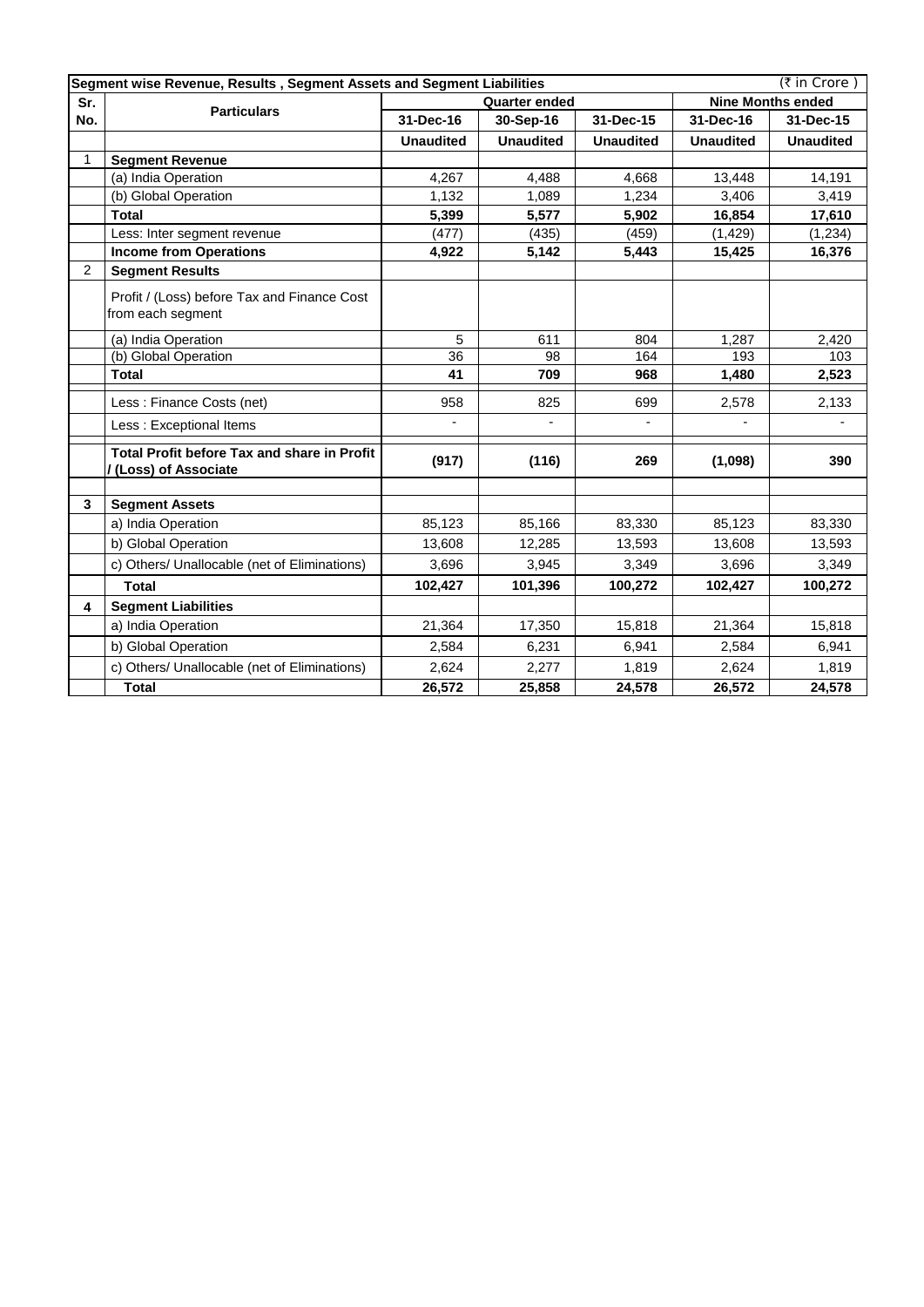## **Notes**

- 1. Figures of the previous period have been regrouped and reclassified, wherever required.
- 2. Pursuant to the Schemes of Arrangement ("the Schemes") sanctioned by the Hon'ble High Court of Judicature at Bombay, exchange variation on account of changes in exchange rates including amortisation of the balance in "Foreign Currency Monetary Item Translation Difference Account (FCMITDA)" and depreciation consequent to addition of exchange differences to the cost of capitalised assets aggregating to  $\bar{\tau}$  275 crore and  $\bar{\tau}$  713 crore during the quarter and nine months ended December 31, 2016 respectively, are withdrawable from General Reserve. These withdrawable items are not considered in the accounts for the quarter and nine months ended on December 31, 2016 and consequently, no withdrawal has been made. The necessary effects, if any, will be carried out at the year end. Also, the Company has, as permitted under the said Schemes, adjusted additional depreciation and amortisation of  $\overline{\tau}$  170 crore and  $\overline{\tau}$  635 crore, arising on fair value of the assets, for the quarter and nine months ended on December 31, 2016 respectively by withdrawing an equivalent amount from General Reserve. These matters have been referred to by the Auditors in their Limited Review Report.
- 3. The listed Redeemable Non Convertible Debentures (NCDs) of the Company aggregating to  $\bar{\tau}$  4,625 crore as on December 31, 2016 are secured by way of first pari passu charge on the whole of the movable properties, plant and equipment and Capital Work in Progress, both present and future, including all insurance contracts relating thereto of the Borrower Group; comprising of the Company and its subsidiary companies namely; Reliance Telecom Limited (RTL), Reliance Infratel Limited (RITL) and Reliance Communications Infrastructure Limited (RCIL). Out of the above, in case of NCDs of  $\bar{\tau}$  1,625 crore, the Company has also assigned Telecom Licences, by execution of Tripartite Agreements with Department of Telecommunications (DoT). Further, NCDs of  $\bar{\tau}$  500 crore have been secured by pledge of equity shares of RCIL held by the Company and of RTL held by the Company and Reliance Infocomm Infrastructure Limited (RIIL) by execution of the Share Pledge Agreement. The asset cover in case of these NCDs exceeds 100% of the principal amount of the said NCDs.
- 4. Pursuant to execution of the Acquisition Agreement dated December 21, 2016 between the Company and Brookfield Infrastructure Group (Brookfield) in relation to transfer of Reliance Infratel Limited's (RITL's) nationwide tower business and related infrastructure to Brookfield, a Scheme of Arrangement (the Scheme) under Section 230 to 240 of the Companies Act, 2013 has been filed on January 30, 2017 with the Mumbai Bench of the National Company Law Tribunal ("NCLT") for demerger of Tower Business of Reliance Infratel Limited (RITL, a subsidiary) into another subsidiary namely Towercom Infrastructure Private Limited (Towercom), which on transfer thereof upon completion of the said Scheme will be wholly owned and independently managed by affiliates of Brookfield. The consideration subject to adjustment as per the Acquisition Agreement shall be discharged by issue of Non Convertible Debentures of the face value of  $\bar{\tau}$  6,900 crore and Redeemable Preference Shares of the face value of  $\bar{\tau}$  100 crore plus takeover of debt of upto  $\bar{\tau}$  4,000 crore. Also, in accordance with the Share Subscription Agreement dated December 21, 2016, the Company will be entitled to subscribe by itself or through eligible nominees to specified shares of Towercom which based on certain conditions will entitle the holder of the said shares to 49% of the future economic upside from the said Tower Business. Considering that the Agreements are subject to various conditions precedent, no effect is given to these agreements and Scheme in the Accounts.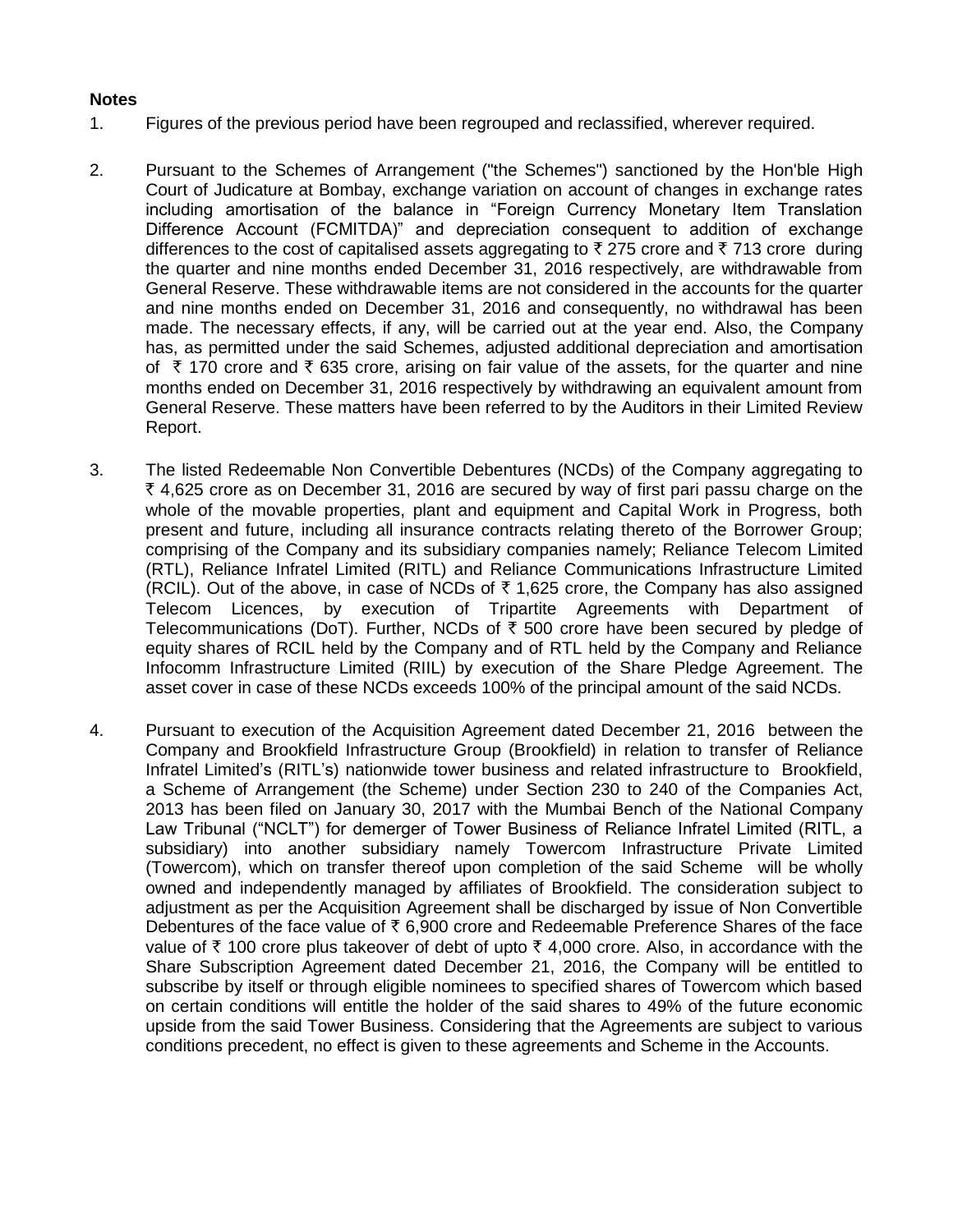5. The Company has adopted Indian Accounting Standard (Ind AS) from April 1, 2016 with a transition date of April 1, 2015. The figures for the quarter and nine months ended December 31, 2015 have also been converted as per Ind AS.

Reconciliation of the effects of the transition on Statement of Profit and Loss for the quarter and nine months ended December 31, 2015 as previously reported and as per Ind AS is as follows:

|                |                                                | Amount       |              |  |  |
|----------------|------------------------------------------------|--------------|--------------|--|--|
|                |                                                | (₹ in core)  |              |  |  |
| Sr.            | Adjustments to Increase/ (Decrease) in         | Quarter      | Nine months  |  |  |
|                | <b>Net Profit</b>                              | ended        | ended        |  |  |
|                |                                                | December 31, | December 31, |  |  |
|                |                                                | 2015         | 2015         |  |  |
| $\mathbf 1$    | Net profit as previously reported as per       | 171          | 504          |  |  |
|                | <b>Indian GAAP</b>                             |              |              |  |  |
| 2              | <b>Restatement of Revenue</b>                  | 145          | 180          |  |  |
| 3              | Impact on Depreciation                         | (84)         | (325)        |  |  |
| 4              | Financial<br>Fair Valuation<br>of<br>impact    | (18)         | (37)         |  |  |
|                | Instruments                                    |              |              |  |  |
| 5              | <b>Deferred Tax Credit</b>                     | 80           | 218          |  |  |
| 6              | Non Controlling Interest                       | 15           | 15           |  |  |
| $\overline{7}$ | <b>Others</b>                                  | (6)          | (6)          |  |  |
| 8              | Other<br>Comprehensive<br>Net Profit<br>before | 303          | 549          |  |  |
|                | Income as per Ind AS                           |              |              |  |  |

- 6. During the quarter under review, Reliance Globalcom Services Inc., a wholly owned subsidiary of the Company divested Ethernet Business Division including customer contracts, which did not contribute any significant revenue and/ or net worth on consolidation.
- 7. The Company is operating with India Operations, Global Operations and Others/ Unallocated segments. Accordingly, segment-wise information has been given. This is in line with the requirement of Ind AS 108 "Operating Segments".
- 8. The Company has opted to publish consolidated financial results for the financial year 2016-17. Standalone financial results, for the quarter and nine months ended December 31, 2016 can be viewed on the website of the Company, National Stock Exchange of India Limited and BSE Limited at www.rcom.co.in, www.nseindia.com and www.bseindia.com respectively.
- 9. Provision for Income Tax for the quarter ended December 31, 2016 is based on the estimate for the full financial year.